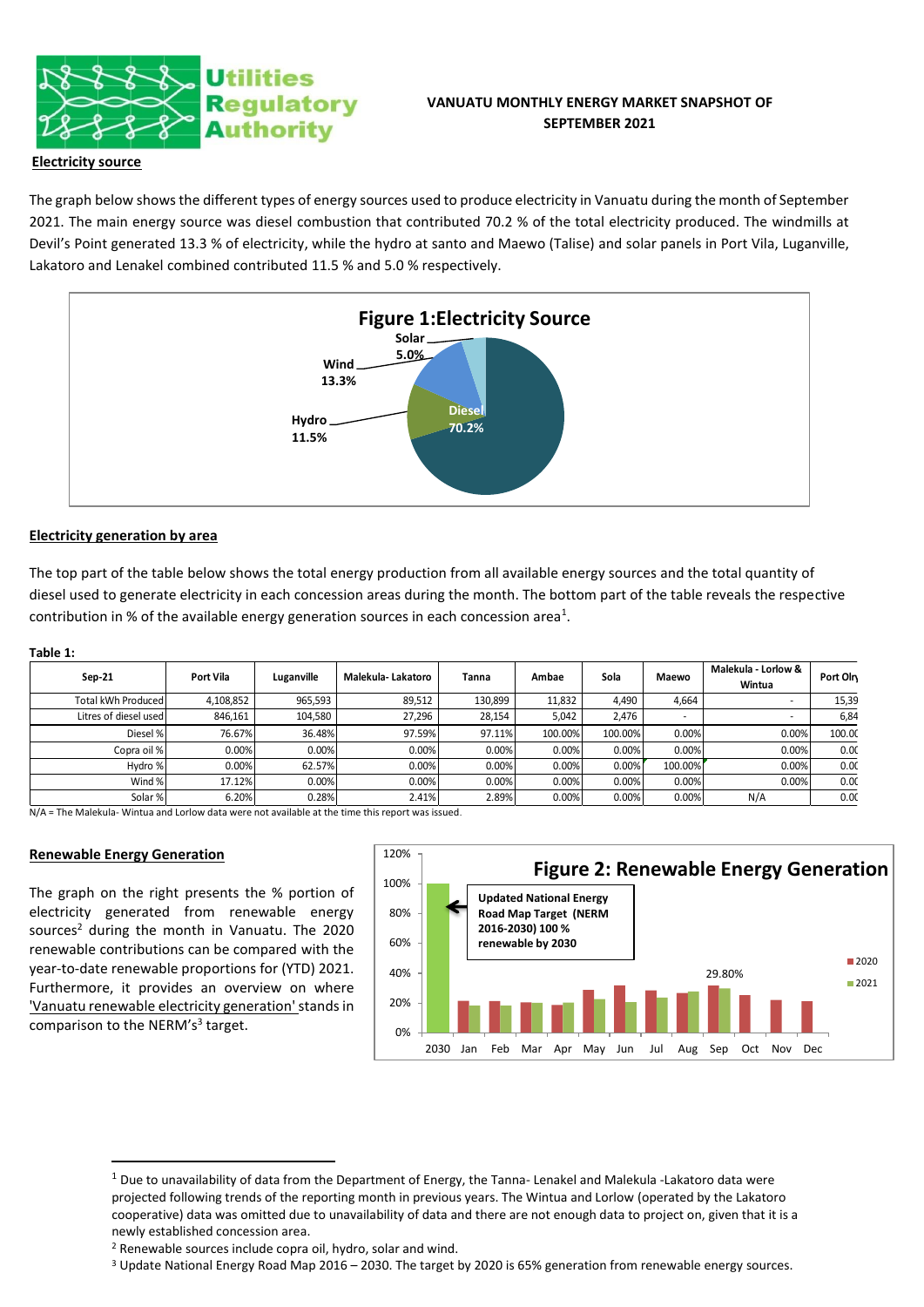### **Number of customers**

The below table outlines number of customers in different concession areas in Vanuatu (See notes for more information on concessionaires.

| Table 2:               |           |            |       |                    |     |                       |         |            |               |  |  |
|------------------------|-----------|------------|-------|--------------------|-----|-----------------------|---------|------------|---------------|--|--|
| Sep-21                 |           |            |       |                    |     |                       |         |            |               |  |  |
| Customer numbers       | Port Vila | Luganville | Tanna | Malekula Port Olry |     | <b>Talise (Maewo)</b> | l Ambae | Vanua Lava | Wintua-Lorlow |  |  |
| Total active customers | 16,095    | 3,568      | 1,380 | 1,232              | 308 | 168                   | 103     | 78         | 116           |  |  |

#### **Fuel cost index**

Graph on the right discloses the fuel price index. It is not showing the price per liter of diesel but the evolution or movement of fuel price in 2021.

The index point is updated to start 100 points in January 2020 to cater for electricity service areas that their operational data becomes available thereafter.

At the time this report was issued, the Department of Energy was not able to provide the necessary data to compute the fuel price index for Tanna and Malekula since August 2021 (As shown in the graph).



## **Electricity Price**

UNELCO<sup>4</sup> tariff for the month of September 2021 is 54.89 Vatu/kWh. VUI<sup>5</sup> , DoE<sup>6</sup> and the Wintua/Lorlow electrical Cooperative's<sup>7</sup> applicable tariff of the same month is 38.52, 70.22 and 58 Vatu/kWh respectively.

UNELCO and DoE's actual operational parameters for a reporting month are typically utilized to compute electricity tariff for the following month, for instance the the August 2021 operational parameters were used to determine the September 2021 tariff.



<sup>4</sup> Union Electrique du Vanuatu Limited, <<UNELCO LIMITED>>, supply electricity in Port Vila

<sup>5</sup> Vanuatu Utilities Infrastructure supplies electricity in Luganville and Port Olry (Santo), Sola (Banks) and Talise (Maewo).

<sup>6</sup> The Department of Energy (DoE) supplies electricity in the Tanna and Malekula concessions since mid July 2020 and has commenced charging tariff in October of 2020.

 $^7$  Lakatoro cooperative is operating the newly established Solar grid at Wintua and Lorlow in Malekula. For more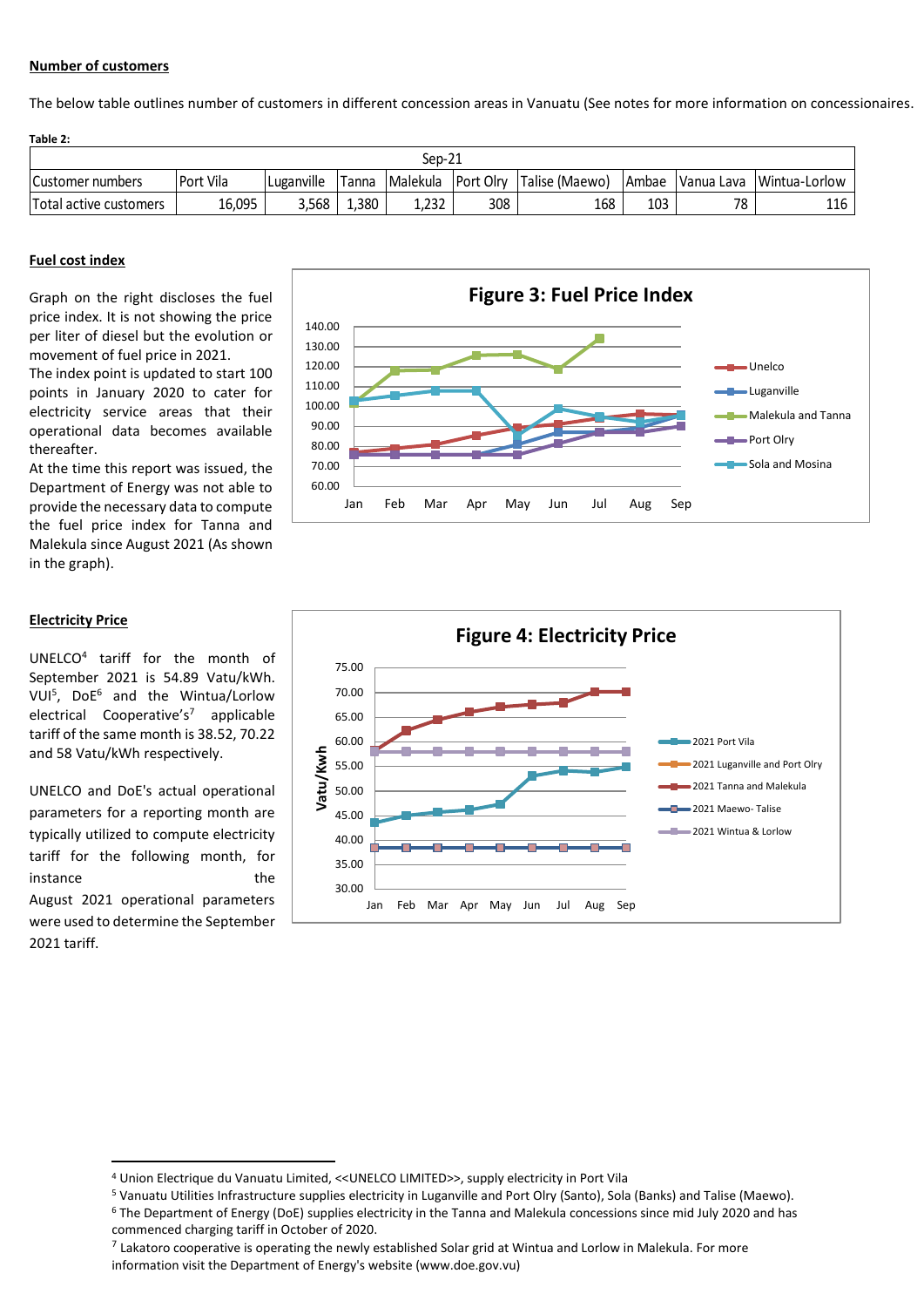### **Total Electricity Generated and Sold<sup>8</sup> within the concession areas.**

Total power produced decreased by 11.11 % from preceding month; comparing it with the equivalent month in previous calendar year, the total power generated also decreased by 6.3%.

Total power sold during the month decreased by 3.5 % from previous month and also decreased by 6.2 % for the corresponding month in 2020.

Changes in power produced and sold are entirley dependent on consumption within the reporting month.



*The data utilized in creating this monthly energy snapshot does not include electricity production outside of a concession agreement or MOU.*



The URA welcomes suggestions and feedbacks from readers of this monthly energy snapshot report. Any readers desiring to seek clarity of this report are encouraged to seek clarity from the URA should they do not understand any part of this report.

<sup>8</sup> Monthly energy sold in UNELCO's Concessions for the reporting month is estimated based on actual proportion of energy sold to total energy produced in comparable month for the previous calendar year.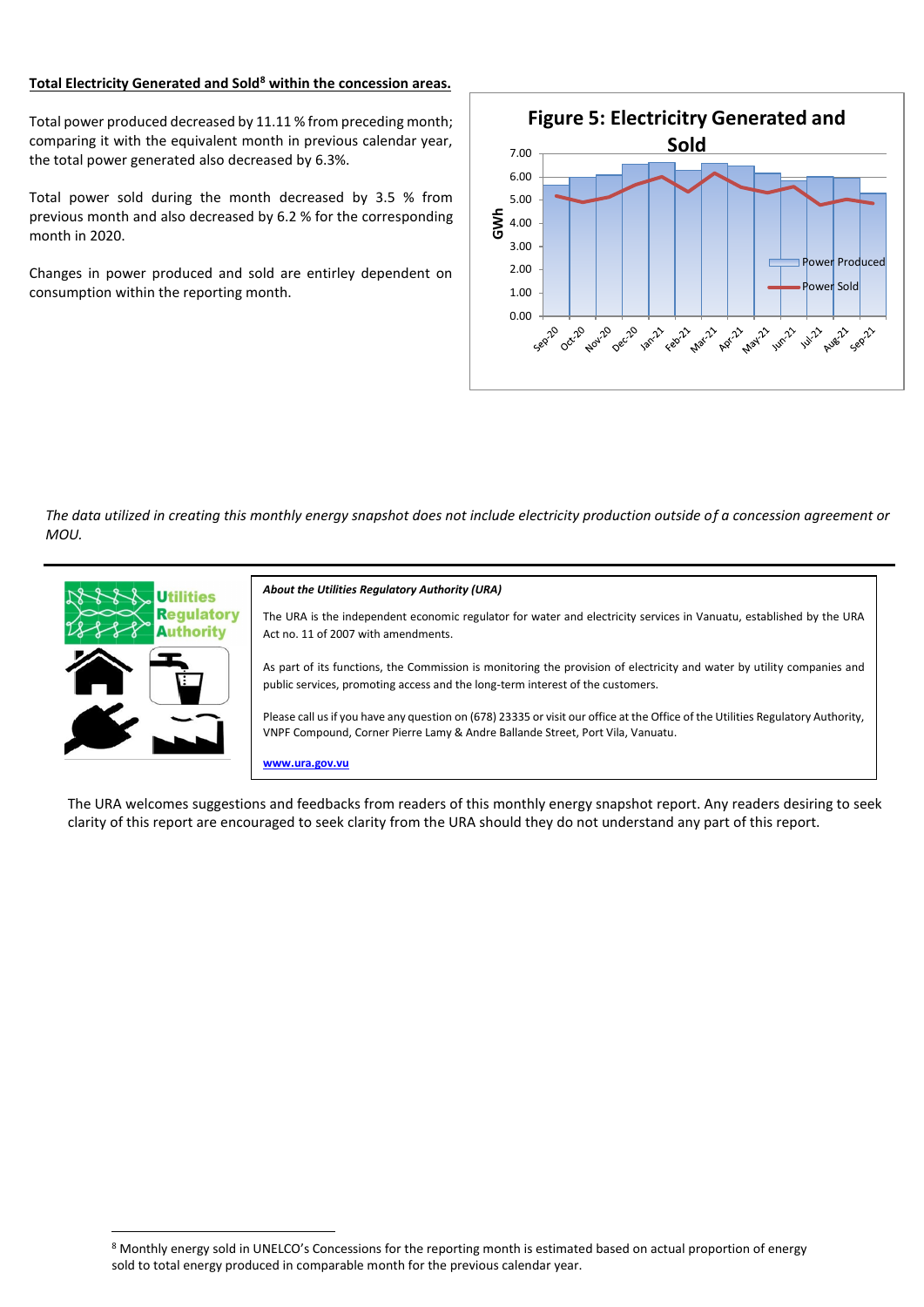

# **ENEJI MAKET SNAPSHOT BLONG EVRI MANIS BLONG VANUATU LONG MANIS SEPTEMBA 2021**

## **Olgeta sos blong Elektrisiti**

Graf we i stap daon ia i soemaot olgeta difren kaen sos blong eneji we oli produsum elektrisiti long Vanuatu long manis Septemba 2021. Mein sos blong eneji hemi disel we i givhan long 70.2 % blong totol elektrisiti we oli mekem. Win mil long Devil's Point i jeneretem 13.3 % blong elektrisiti, mo haedro long Santo mo Maewo (Talise) i jeneretem 11.5% mo ol sola panel long Port Vila, Luganville, tugeta wetem Lakatoro mo Lenakel oli kontribut long 5.0 %.



## **Amaon blong Elektrisiti we olgeta eria oli yusum**

Long top pat blong tebol we i stap ia i soemaot totol prodaksen blong eneji we i kam long evri sos we i stap naoia mo totol kwantiti blong disel we oli yusum blong jeneretem elektrisiti long wanwan konsesen eria long manis Septemba 2021. Pat blong tebol we i stap daon ia i soemaot olsem wanem wanwan konsesen eria oli generetem eneji mo olgeta wanwan shea blong eneji  $s$ os $^1$ .

### **Tebol 1:**

| Sep-21                | Port Vila | Luganville | Malekula- Lakatoro | Tanna   | Ambae   | Sola    | Maewo   | Malekula - Lorlow &<br>Wintua | Port Oln |
|-----------------------|-----------|------------|--------------------|---------|---------|---------|---------|-------------------------------|----------|
| Total kWh Produced    | 4,108,852 | 965,593    | 89,512             | 130,899 | 11,832  | 4.490   | 4,664   |                               | 15,39    |
| Litres of diesel used | 846,161   | 104,580    | 27,296             | 28,154  | 5,042   | 2.476   | ۰       |                               | 6,84     |
| Diesel %              | 76.67%    | 36.48%     | 97.59%             | 97.11%  | 100.00% | 100.00% | 0.00%   | 0.00%                         | 100.00   |
| Copra oil %           | 0.00%     | 0.00%      | 0.00%              | 0.00%   | 0.00%   | 0.00%   | 0.00%   | 0.00%                         | 0.00     |
| Hydro %               | 0.00%     | 62.57%     | 0.00%              | 0.00%   | 0.00%   | 0.00%   | 100.00% | 0.00%                         | 0.00     |
| Wind %                | 17.12%    | 0.00%      | 0.00%              | 0.00%   | 0.00%   | 0.00%   | 0.00%   | 0.00%                         | 0.00     |
| Solar %               | 6.20%     | 0.28%      | 2.41%              | 2.89%   | 0.00%   | 0.00%   | 0.00%   | N/A                           | 0.00     |

N/A = Data blong Malekula- Wintua and Lorlow i no aveilebol lo taem blong repot e kamout.

## **Riniuebol Eneji Jeneresen**

Graf long raet ia hemi ripresentem shea blong elektrisiti we hemi kamaot long olgeta riniuwebol eneji sos<sup>2</sup> long wan manis. Olgeta riniuwebol kontribusen blong 2020 oli save komperem wetem year-to date (YTD) blong 2021. Mo hemia I givim wan lukluk long wea nao riniuwebol elektrisiti blong Vanuatu hemi stap long hem tede, hemia kopea wetem taket blong NERM<sup>3</sup>.



<sup>&</sup>lt;sup>1</sup> From we Dipatmen blong Eneji i no save givim data, data blong Tanna-Lenakel mo Malekula-Lakatoro oli projektem folem ol trend blong semak manis long ol yia we i pas. Data blong Wintua mo Lorlow (we Lakatoro Koperetiv i ranem) oli ekskludim from we i nogat data we i aveilebol mo i nogat enaf data blong projektem. Hemia from we hemi wan konsesen eria we oli jes setemap. <sup>2</sup> Riniuwebol sos hemi inkludim oel blong kopra, haedo, sola mo win.

<sup>3</sup> Apdeit Nasonal Eneji Rodmap 2016-2030. Taget bifo long 2020 hemi 65% blong jeneresen long riniuebol eneji sos.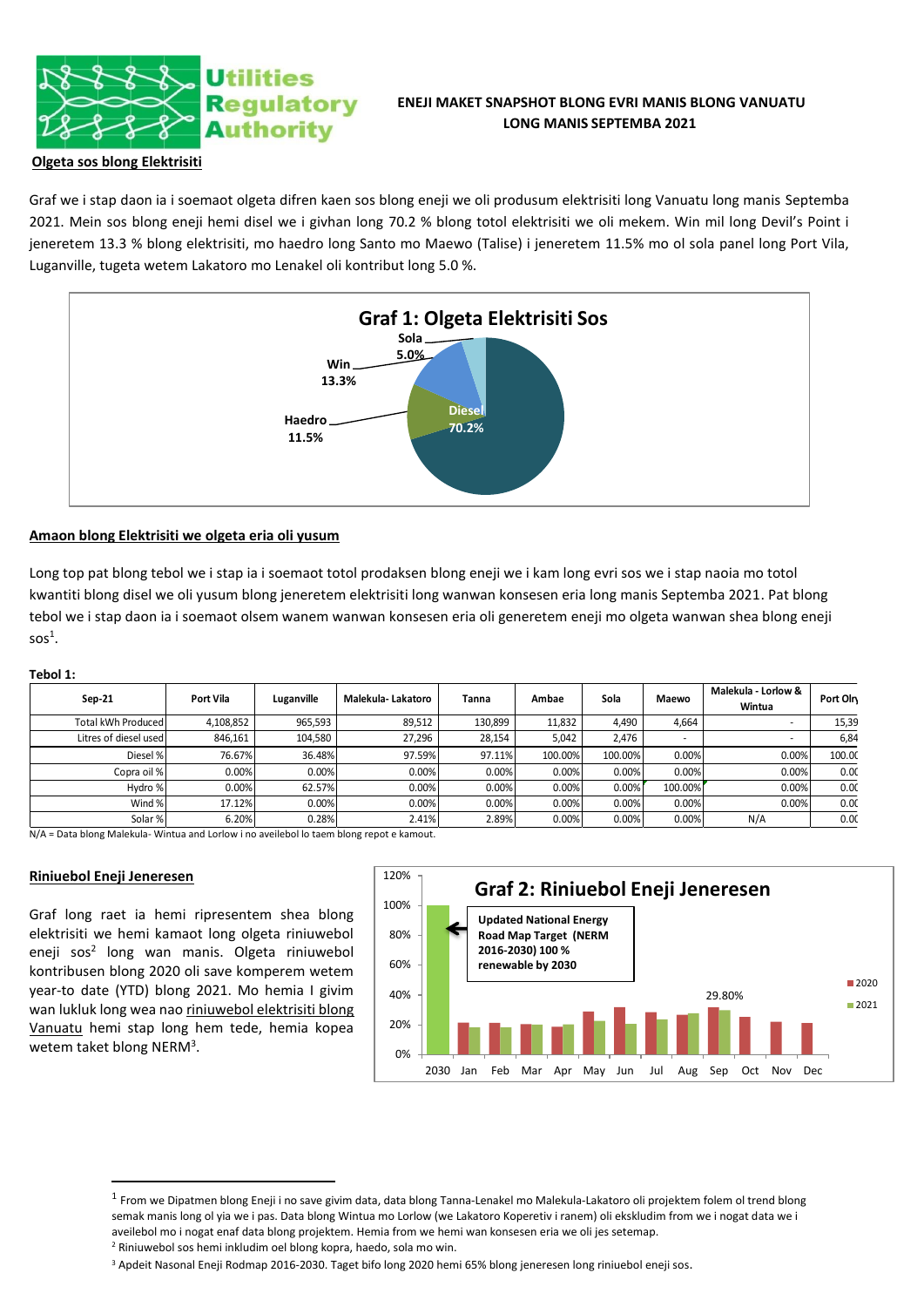### **Namba blong olgeta kastoma**

Tebol ia i givim namba blong olgeta kastoma long ol difren konsesen eria long Vanuatu (luk ol not blong moa infomesen long olgeta we oli holem konsesen).

#### **Tebol 2:**

| $Sep-21$                |           |            |       |          |           |                             |              |            |               |
|-------------------------|-----------|------------|-------|----------|-----------|-----------------------------|--------------|------------|---------------|
| <b>Customer numbers</b> | Port Vila | Luganville | Tanna | Malekula | Port Olry | <sup>I</sup> Talise (Maewo) | <b>Ambae</b> | Vanua Lava | Wintua-Lorlow |
| Total active customers  | 16,095    | 3,568      | 1,380 | 1,232    | 308       | 168                         | 103          | 70         | 116           |

### **Fuel praes indeks**

Graf long raet i soemaot praes fuel indeks. Hemi no soemaot praes blong wan lita blong diesel, be hemi soemaot evolusen mo muvmen blong praes blong fuel long 2021.

Oli apdeitem indeks poen blong stat long 100 poen long Januari 2020 blong provaedem ol elektrisiti sevis eria we ol operesonal data blong olgeta i kam aveilebol afta. Long taem we oli givimaot ripot ia, Dipatmen blong Eneji i no save givim data we oli nidim blong kalkuletem fuel praes indeks blong Tanna mo Malekula sins Okis 2021 (olsem we oli soem long graf ia).



Tarif blong UNELCO<sup>4</sup> blong manis Septemba 2021 hemi 54.89 Vatu/kWh. Tarif blong VUI<sup>5</sup> hemi 38.52 Vatu/kWh, blong DoE<sup>6</sup> hemi 70. 22 Vatu/kWh mo tarif blong Wintua/Lorlow elektrikol Koperetiv<sup>7</sup> 58 Vatu/kWh.

UNELCO mo DoE oli stap yusum opereisonal paramita blong wan manis blong wokemaot elektrisiti tarif blong nekis manis, olsem eksampol, oli yusum paramita blong manis Okis 2021 blong wokemaot hemia blong manis Septemba 2021.





<sup>4</sup> Union Electique du Vanuatu Limited <<UNELCO LIMITED>>, saplae blong elektrisiti long Port Vila

<sup>7</sup> Lakatoro koperetiv i putum niufala Sola grid we oli setemap long Wintua mo Lorlow long operesen, hemia long Malekula.

<sup>5</sup> Vanuatu Yutiliti Infrastrakja, i saplae blong elektrisiti long Luganville mo Port Olry (Santo), Sola (Bankis) mo Talise (Maewo).

<sup>6</sup> Dipatmen blong Eneji (DoE) i saplae elektrisiti long Tanna mo Malekula konsesen stat long Julae 2020 mo hemi stat blong jajem tarif long Oktoba blong 2020.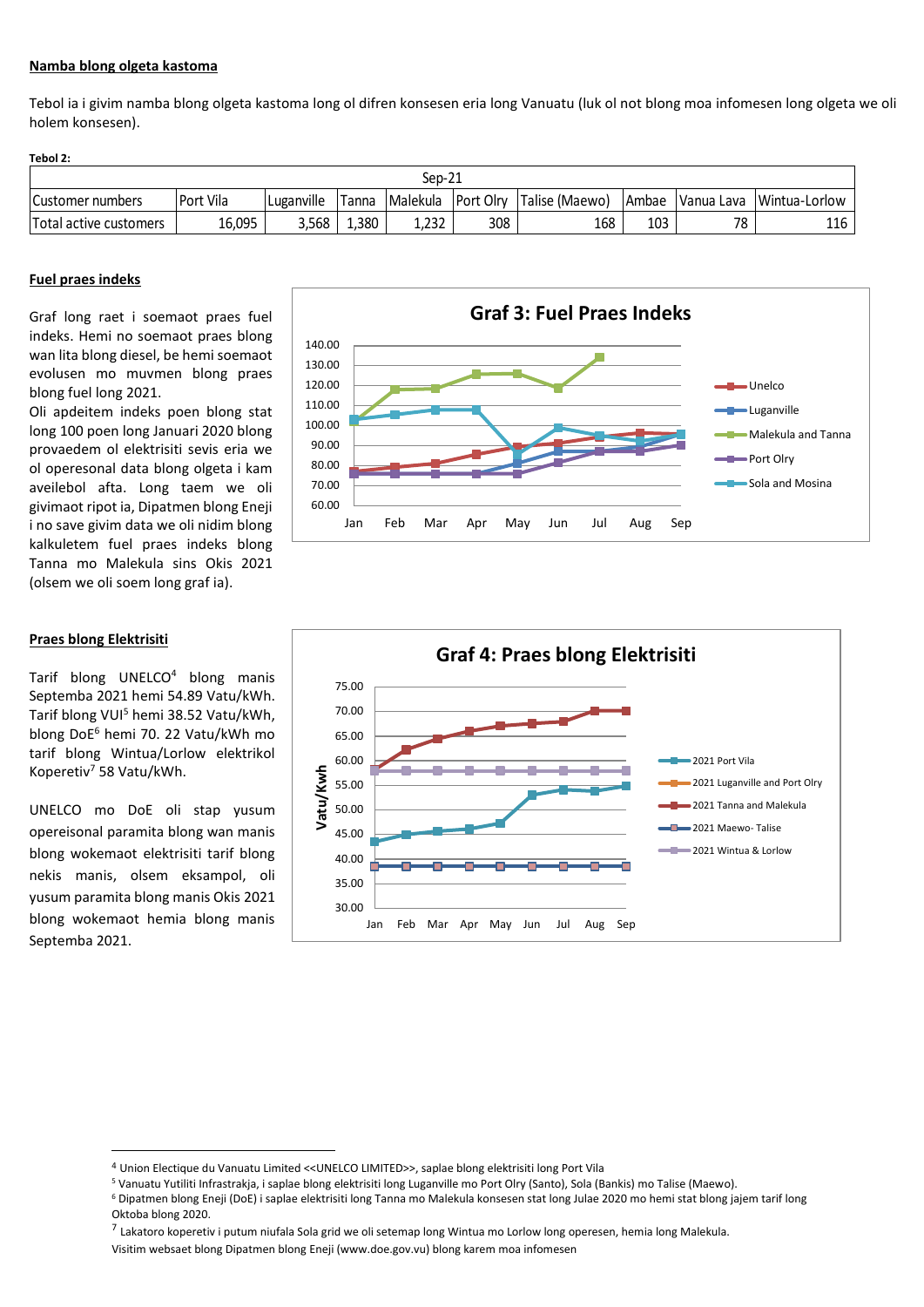## **Totol blong elektrisiti we oli jeneretem mo salem <sup>8</sup> insaed long olgeta konsesen eria.**

Totol blong paoa we oli produsum hemi go daon long 11.11% bitim las manis mo hemi go daon long 6.3% long semak manis blong las yia.

Totol paoa we oli salem hemi go daon long 3.5 % bitim hemia long las manis mo hemi go daon long 6.2 % long semak manis long 2020.

Olgeta jenis long paoa we oli prodiusum mo salem i dipen fulwan long konsamsen blong elektrisiti insaed long manis.



*Data we oli yusum blong mekem snapshot blong eneji blong evri manis ia hemi no inkludum prodaksen blong elekrisiti aotsaed long wan agrimen o MOU.*



#### *Infomeisen long wok blong Utilities Regulatory Authority (URA)*

URA hemi indipenden ekonomik reguleta blong wota mo elektrisiti sevis long Vanuatu, we i stap insaed long URA Akt namba 11 blong 2007 wetem olgeta amenmen.

Olsem pat blong wok blong hem, Komisen i stap monitarem delivari blong elektrisiti mo wota we olgeta yutiliti kampani oli stap mekem mo pablik sevis, promotem akses mo long tem intres blong olgeta kastoma.

Plis kolem mifala sipos yu gat eni kwesten long (678) 23335 o kam luk mifala long Ofis blong Utilities Regulatory Authority, insaed long eria blong VNPF, Corner Pierre Lamy & Andre Ballande Street, Port Vila, Vanuatu.

**www.ura.gov.vu**

URA hemi glad blong risivim eni tingting o fidbak long olgeta we oli ridim ripot ia. Eni man we hemi ridim ripot ia mo hemi no andastanem gud ripot ia hemi save go long URA blong kasem mo infomesen.

<sup>8</sup> Eneji blong evri manis we oli salem long konsesen blong UNELCO blong mekem ripot blong manis oli estimetem bes long stret pat blong eneji we oli salem kasem totol eneji we oli produsum long semak manis olsem long las yia.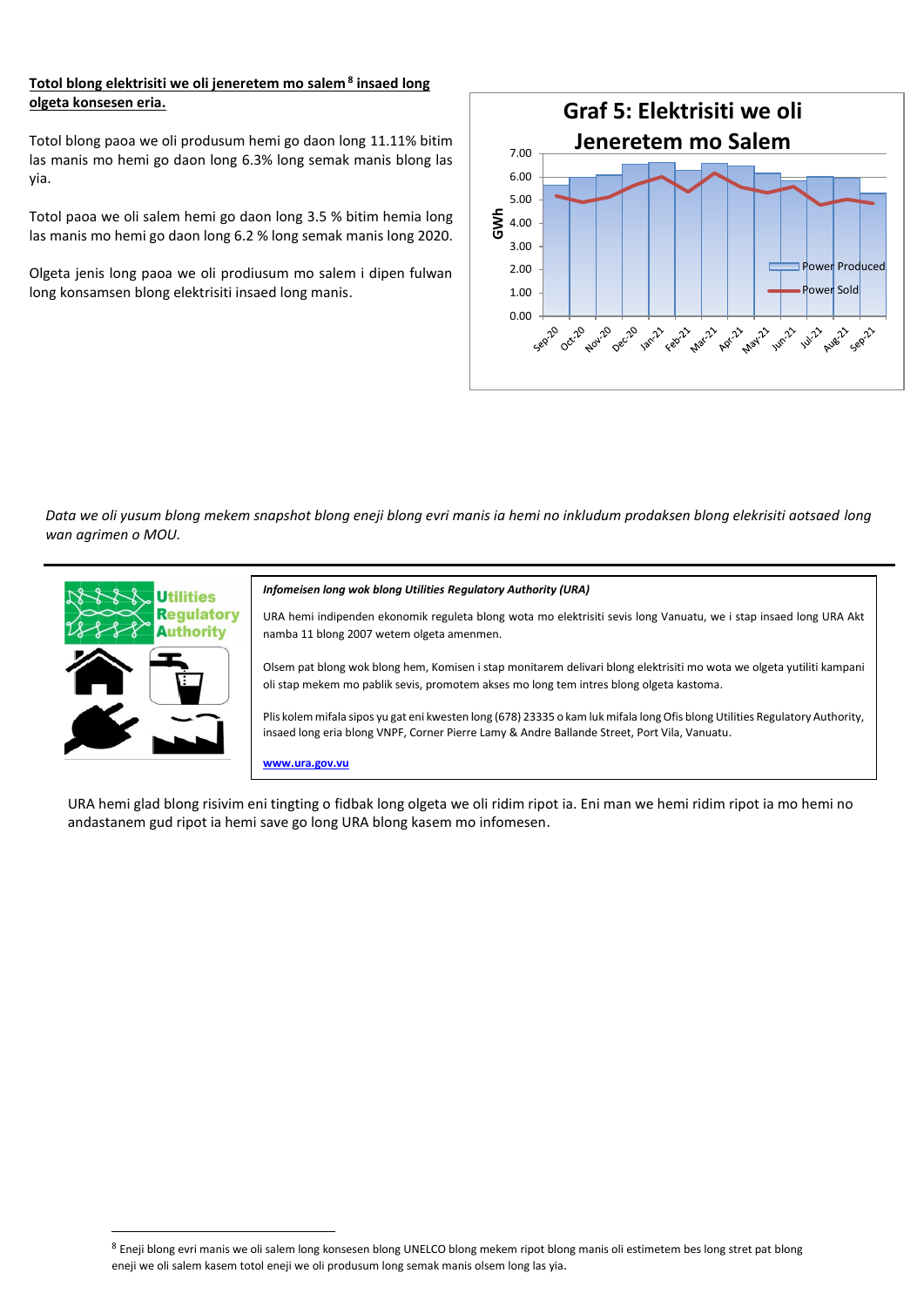

# **APPERÇU MENSUEL DU MARCHÉ DE L'ENERGIE AU VANUATU DU MOIS DE SEPTEMBRE 2021**

## **Source d'électricité**

Le graphique ci-dessous montre les différents types de sources d'énergie utilisées pour produire de l'électricité au Vanuatu au cours du mois de septembre 2021. La principale source d'énergie était la combustion du diesel qui a contribué à 70,2 % de l'électricité totale produite. Les éoliennes au point du diable ont généré 13,3 % de l'électricité, tandis que les centrales hydroélectriques de Santo et Maewo (Talise) et les panneaux solaires de Port-Vila, Luganville, Lakatoro et Lenakel ont contribué respectivement à 11,5 % et 5,0 %.



### **Production d'électricité par zone**

La partie supérieure du tableau ci-dessous montre la production totale d'énergie à partir de toutes les sources d'énergie disponibles et la quantité totale de diesel utilisée pour produire de l'électricité dans chaque zone de concession au cours du mois. La partie inférieure du tableau révèle la contribution respective en % des sources de production d'énergie disponibles dans chaque zone $<sup>1</sup>$  de concession.</sup>

#### **Tableau 1:**

| $Sep-21$              | Port Vila | Luganville | Malekula-Lakatoro | Tanna   | Ambae   | Sola    | Maewo   | Malekula - Lorlow &<br>Wintua | Port Oln |
|-----------------------|-----------|------------|-------------------|---------|---------|---------|---------|-------------------------------|----------|
| Total kWh Produced    | 4,108,852 | 965,593    | 89,512            | 130,899 | 11,832  | 4.490   | 4.664   |                               | 15,39    |
| Litres of diesel used | 846,161   | 104,580    | 27,296            | 28.154  | 5.042   | 2.476   | ۰       |                               | 6,84     |
| Diesel %              | 76.67%    | 36.48%     | 97.59%            | 97.11%  | 100.00% | 100.00% | 0.00%   | 0.00%                         | 100.00   |
| Copra oil %           | 0.00%     | 0.00%      | 0.00%             | 0.00%   | 0.00%   | 0.00%   | 0.00%   | 0.00%                         | 0.00     |
| Hydro %               | 0.00%     | 62.57%     | 0.00%             | 0.00%   | 0.00%   | 0.00%   | 100.00% | 0.00%                         | 0.00     |
| Wind %                | 17.12%    | 0.00%      | 0.00%             | 0.00%   | 0.00%   | 0.00%   | 0.00%   | 0.00%                         | 0.00     |
| Solar %               | 6.20%     | 0.28%      | 2.41%             | 2.89%   | 0.00%   | 0.00%   | 0.00%   | N/A                           | 0.00     |

N/A = N/A = Les données de Mallicolo - Wintua et Lorlow n'étaient pas disponibles au moment de la publication de ce rapport.

### **Production d'énergie renouvelable**

Le graphique de droite présente la part en % de l'électricité produite à partir de sources d'énergie renouvelables au cours du mois au Vanuatu. Les contributions renouvelables de 2020 peuvent être comparées aux proportions renouvelables depuis le début de l'année 2021. En outre, il donne un aperçu de la situation de la "production<sup>2</sup> d'électricité renouvelable de Vanuatu" par rapport à l'objectif de la FRNE <sup>3</sup> .



 $^{\rm 1}$  En raison de l'indisponibilité des données du ministère de l'Énergie, les données de Tanna-Lenakel et Malekula-Lakatoro ont été projetées en suivant les tendances du mois de déclaration des années précédentes. Les données de Wintua et Lorlow (exploitées par la coopérative Lakatoro) ont été omises en raison de l'indisponibilité des données et il n'y a pas suffisamment de données sur lesquelles projeter, étant donné qu'il s'agit d'une zone de concession nouvellement établie.

<sup>&</sup>lt;sup>2</sup> Sources d'énergies renouvelables telles que l'huile du coprah, l'énergie hydraulique, solaire et éoliennes.

<sup>3</sup>Feuilles de route nationale pour l'énergie mise à jour 2016-2030. L'objectif d'ici 2020 est de produire 65 % de l'électricité à partir de sources d'énergie renouvelables.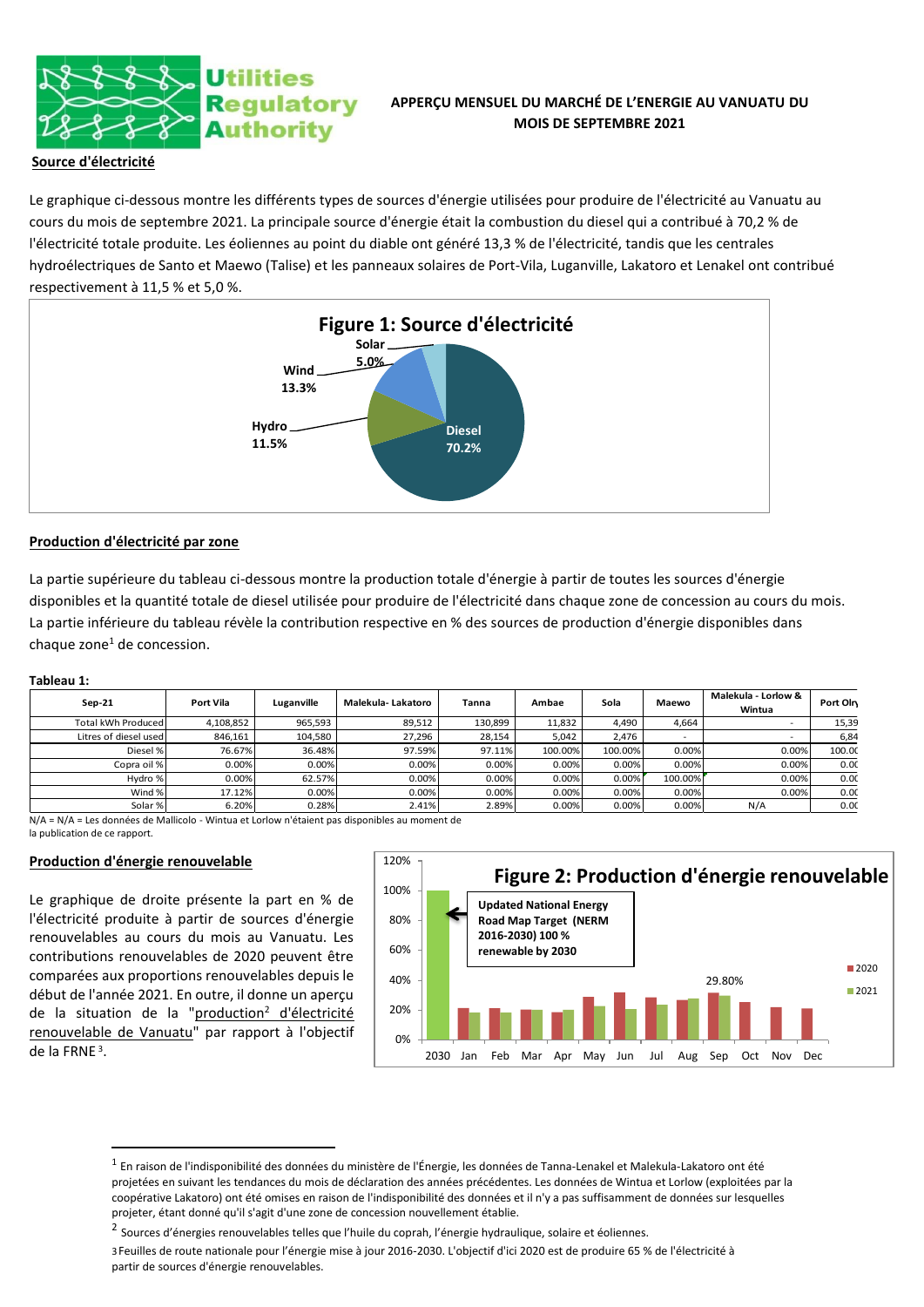## **Nombre de clients**

Le tableau ci-dessous indique le nombre de clients dans les différentes zones de concession au Vanuatu (Voir les notes pour plus d'information concessionnaires.

#### **Tableau 2:**

| ົາ1<br>Sep-21           |           |            |       |          |            |                |       |             |               |
|-------------------------|-----------|------------|-------|----------|------------|----------------|-------|-------------|---------------|
| <b>Customer numbers</b> | Port Vila | Luganville | Tanna | Malekula | lPort Olrv | Talise (Maewo) | Ambae | IVanua Lava | Wintua-Lorlow |
| Total active customers  | 16,095    | 3.568      | 1,380 | 1,232    | 308        | 168            | 103   | 78          | 116           |

### **Indice du coût du carburant**

Le graphique de droite présente l'indice des prix des carburants. Il ne montre pas le prix par litre de diesel mais l'évolution ou le mouvement du prix du carburant en 2021.

Le point d'indice est actualisé pour commencer à 100 points en janvier 2020 afin de tenir compte des zones de service d'électricité dont les données opérationnelles deviennent disponibles par la suite.

Au moment où ce rapport a été publié, le ministère de l'énergie n'a pas été en mesure de fournir les données nécessaires pour calculer l'indice du prix du carburant pour Tanna et Mallicolo depuis août 2021 (comme indiqué dans le graphique).

## **Prix de l'électricité**

Le tarif d'UNELCO<sup>4</sup> pour le mois de septembre 2021 est de 54,89 Vatu/kWh. Les tarifs de VUI <sup>5</sup>, du SdE <sup>6</sup> et de la coopérative électrique<sup>7</sup> Wintua/Lorlow pour le même mois sont respectivement de 38,52, 70,22 et 58 Vatu/kWh.

Les paramètres opérationnels réels d'UNELCO et du SdE pour un mois donné sont généralement utilisés pour calculer le tarif de l'électricité pour le mois suivant, les paramètres opérationnels d'août 2021 ont été utilisés pour déterminer le tarif de septembre 2021.





<sup>4</sup> La Société Union électrique du Vanuatu (UNELCO LIMITED) offre des services d'électricité à Port-Vila, Mallicolo et Tanna.

<sup>&</sup>lt;sup>5</sup> Vanuatu Utilities Infrastructure supplies electricity in Luganville and Port Olry (Santo), Sola (Banks) and Talise (Maewo).

<sup>&</sup>lt;sup>6</sup> Secteur de lÉnergie fournit de lélectricite dans les concessions de Tanna et Malicolo depuis Juillet 2020 et a commencé a facturer des tariffs en Octobre 2020.

<sup>&</sup>lt;sup>7</sup> Lakatoro cooperative is operating the newly established Solar grid at Wintua and Lorlow in Malekula. For more information visit the Department of Energy's website (www.doe.gov.vu)